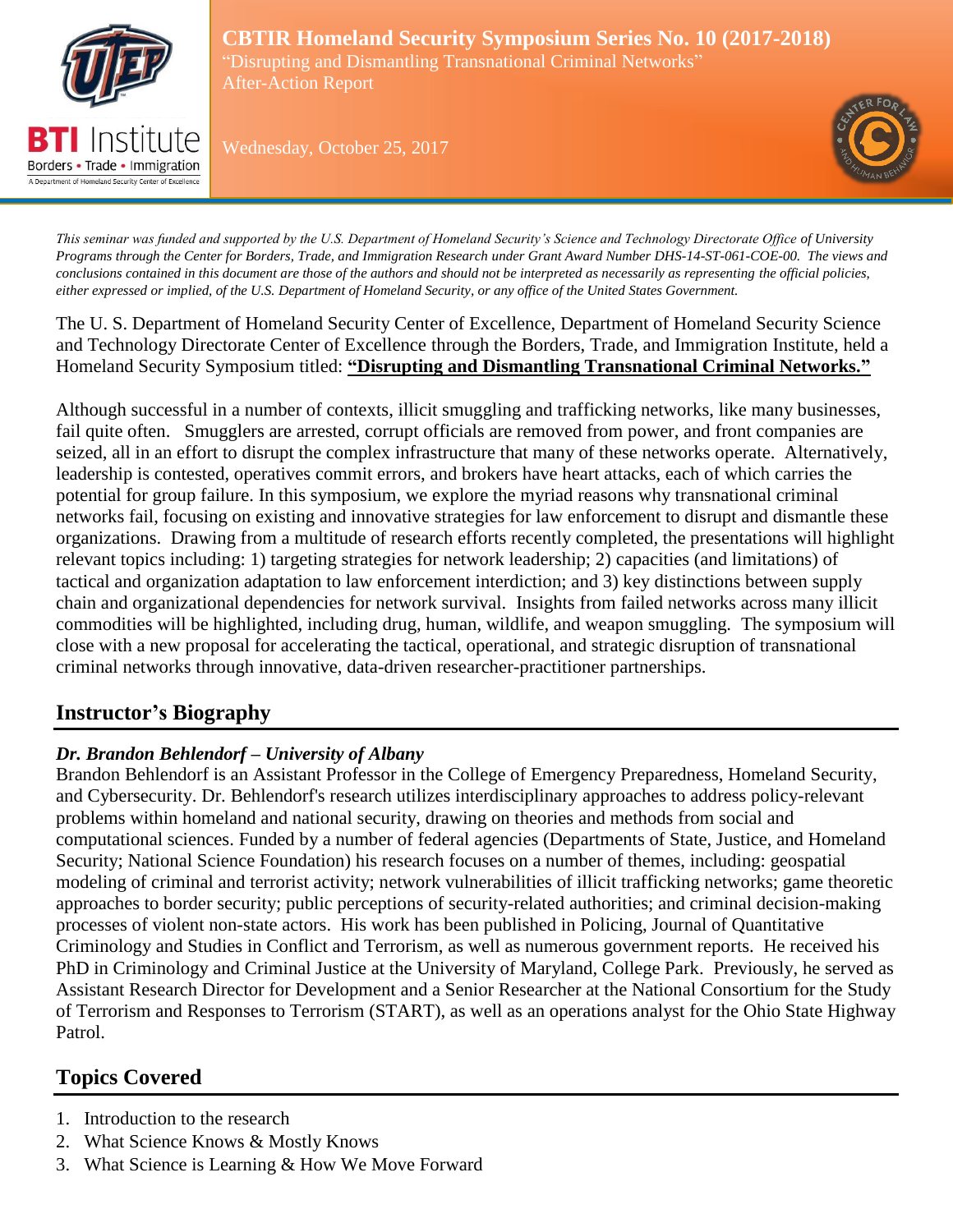## **Analysis of Symposium Feedback**

The symposium was well-attended with a total of:

- **102 Confirmed RSVPs**
- 64 Attendees (Approximately **63%** of RSVP total)

A total of **12** government agencies organization was represented by the symposium attendees. Attendees from El Paso, TX, attended this event. The following table displays each of the agencies/organizations with the total number of representatives in attendance.

| <b>Federal Agencies</b>                         |    | <b>State Agencies</b>                    |    |
|-------------------------------------------------|----|------------------------------------------|----|
| <b>ICE Enforcement &amp; Removal Operations</b> | 6  | <b>Texas Department of Public Safety</b> | 4  |
| <b>Homeland Security Investigations</b>         | 7  |                                          |    |
| CBP - Office of Border Patrol                   | 14 |                                          |    |
| CBP – Office of Field Operations                | 8  | Total                                    | Δ  |
| DHS I & $A$                                     | 3  | <b>Local Agencies</b>                    |    |
| DHS Other                                       |    | El Paso Police Department                | 6  |
| El Paso Intelligence Center                     | 7  | El Paso County Sheriff's Department      |    |
| Department of State                             |    |                                          |    |
| Department of the Army                          | 3  |                                          |    |
| Total                                           | 50 | Total                                    | 10 |

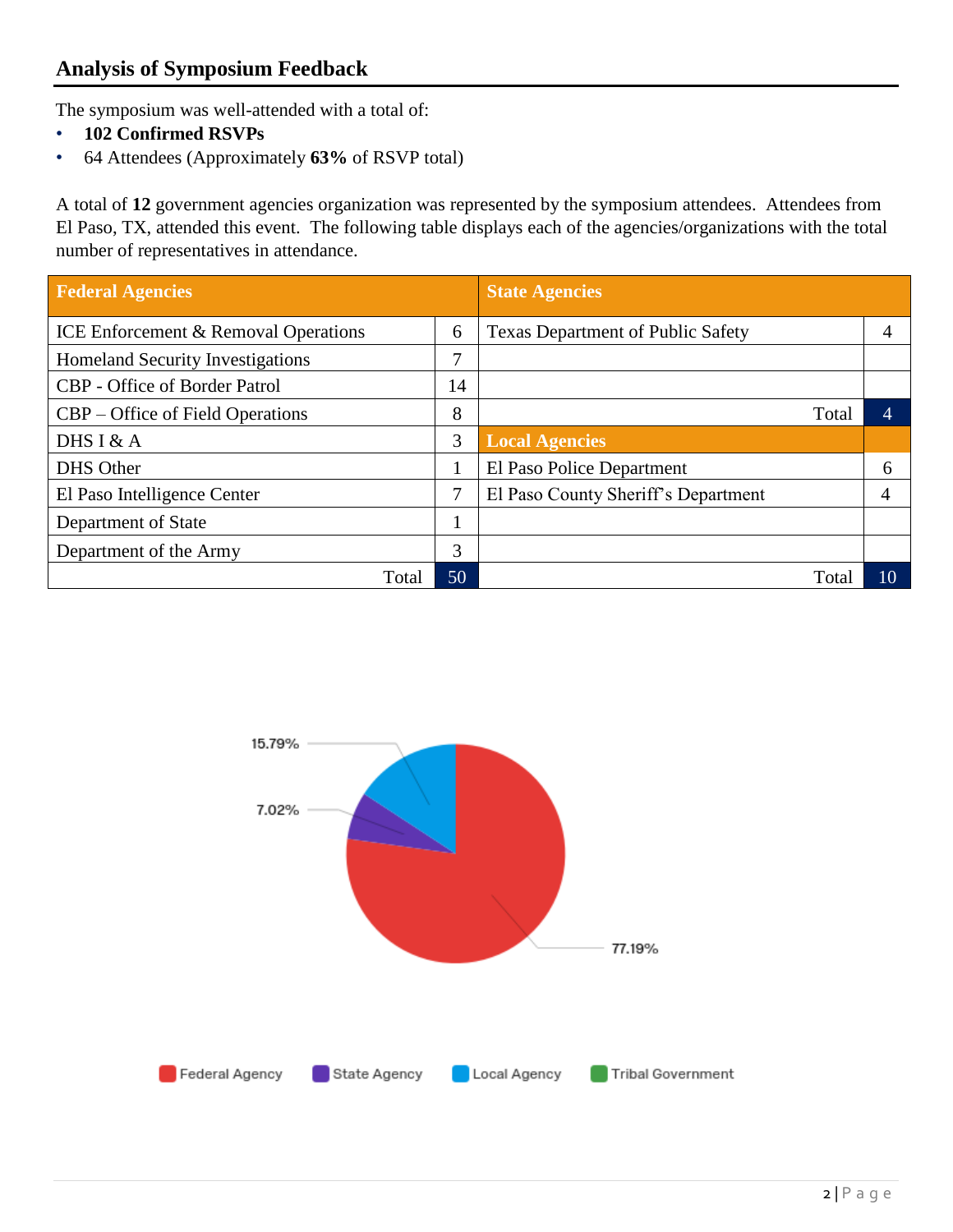Every attendee was asked to fill out a symposium evaluation. A total of 57 surveys (**56% of total attendees**) were submitted. Overall, the assessment feedback was overwhelmingly positive (listed percentages are the sum of both the *"agree"* and *"strongly agree"* percentages):

| The seminar met my expectations                                                              |  |
|----------------------------------------------------------------------------------------------|--|
| The overall topics covered in this seminar were relevant and useful to my current assignment |  |
| The seminar description accurately described the seminar content                             |  |
| The seminar increased my knowledge of the subject matter                                     |  |
| The seminar increased my <b>interest</b> of the subject matter                               |  |
| The overall quality of this seminar was excellent                                            |  |
| The instructors' presentation style was effective                                            |  |
|                                                                                              |  |

The exit survey also contained the following question (Q3): Would you attend a second more in-depth symposium on this topic? The survey revealed that 98.3**%** of the symposium participants would attend a second more in-depth symposium.

Open-ended responses indicated a common satisfaction with the course with particularly positive comments regarding the competence of the instructor and the content's utility and pertinence to their field of work. The following questions were asked in the exit survey and no edits have been made to the comments with the exception of spelling.

#### *Q5. What other topic/subject matter would you like to see presented in similar seminars, tabletop exercises or practicums?*

- *Financial Communications*
- *Terrorism and/or homegrown violent extremists*
- *A history on TCO's that have had an impact on our area. History tends to repeat, an understanding of what has happened in the past may help predict what may happen in the future.*
- *Establish methods of creating an effective network to collect info. Or TCO's TCN's - use that information to cooperatively create strategies to combat TCO TCNs.*
- *More of a transnational criminal organizations role in supplying market demands -Business models for TCO's - Theoretical models and dismantling markets*
- *Domestic terrorism*
- *Trade based money laundering by financial experts*
- *Bit coin financials Internet financial systems*
- *Current cases. Information appears to be outdated. Times and organizations are changing. Honestly the information provided is common sense for the most part.*
- *More terrorism related subjects. Especially with regional threats*
- *Trafficking*
- *Terrorism as it relates to the Southwest border*
- *Relation with topics presented and relation or comparisons to military applications*
- *How to more effectively lower demand for drugs in U.S. Financial investigations*
- *Counter terrorism, Radical Islamic groups, Cyber threats*
- *Financial investigations/Money laundering*
- *Topics of a similar nature/subject matter*
- *Mennonites: AOR, Criminal affiliations & alliances, Development of concealment technology, Role dual/tricitizenship plays.*
- *Border criminal networks.*
- *Cyber security and effects. Nonverbal cues, patterns on how to recognize illicit operations.*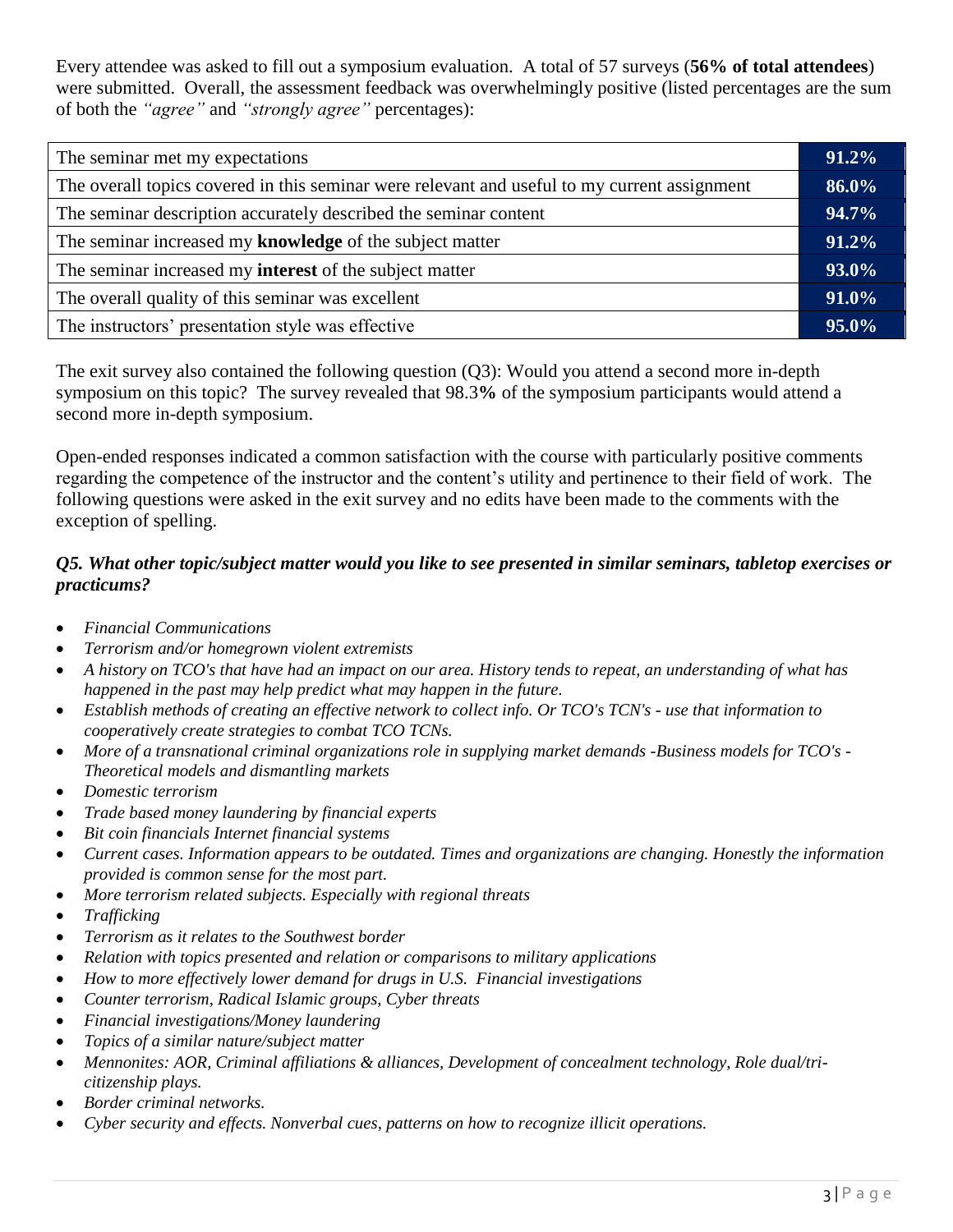*Q6. If there are any additional comments you have about the seminar topics covered please provide them below.* 

- *I would like more training in this subject.*
- *Great conference!!*
- *Great insight into other angles for combating TCO's*
- *Excellent presentation!*
- *Awesome topic gives a different perspective*
- *Very informative and interesting presentation*
- *The presentation was very good and informative.*
- *Great symposium*
- *Best symposium out of the previous 9*
- *Very good!*
- *I will definitely follow up on this series.*

# **Webcast Analytics**

This symposium was the seventh effort to add a webcast feature as part of the value added deliverable of this program. All eight symposiums have been filmed and can be viewed by the public on our website and YouTube account to enhance future viewings of the symposium series. The PI will continue with simultaneous webcast broadcasting of the symposium series with efforts to increase viewership through this medium.

#### **Total views:** 63

## **Symposium Series Visibility**

In an effort to promote the symposium series and the work of the Borders and Trade Institute (BTI) we have actively engaged on Twitter and local news media outlets.

 There were twenty-nine (29) tweets that were sent prior, during, and just after the symposium event. The tweets received a total of 3,169 impressions.

## **Learning**

Every attendee was asked to take a Pretest Questionnaire in order to gauge the level of understanding of the topic. In addition, the participants were asked to take the same Posttest Questionnaire at the conclusion of the symposium. A total of 58 pretests/posttests (**57% of total attendees**) were returned by the participants.

*Analysis*: The average Pretest Questionnaire score was 70**%** and the average Posttest Questionnaire score was **87%**. The results of the Pretest and Posttest Questionnaires revealed a **17% increase** in learning.

## **Lessons Learned**

As part of the program's self-evaluation process the following areas will be addressed:

- Continue to emphasis to symposium participants the importance of the Exit Surveys and Pretest and Posttest Questionnaires.
- This symposium had a high level of RSVP 'no-shows'. Although 'no-shows' are expected due to the nature of the work performed by typical attendees, the number was inordinately higher than normal. The PI has contacted the agencies with the highest number of 'no-shows' and informed them of the issue. In most